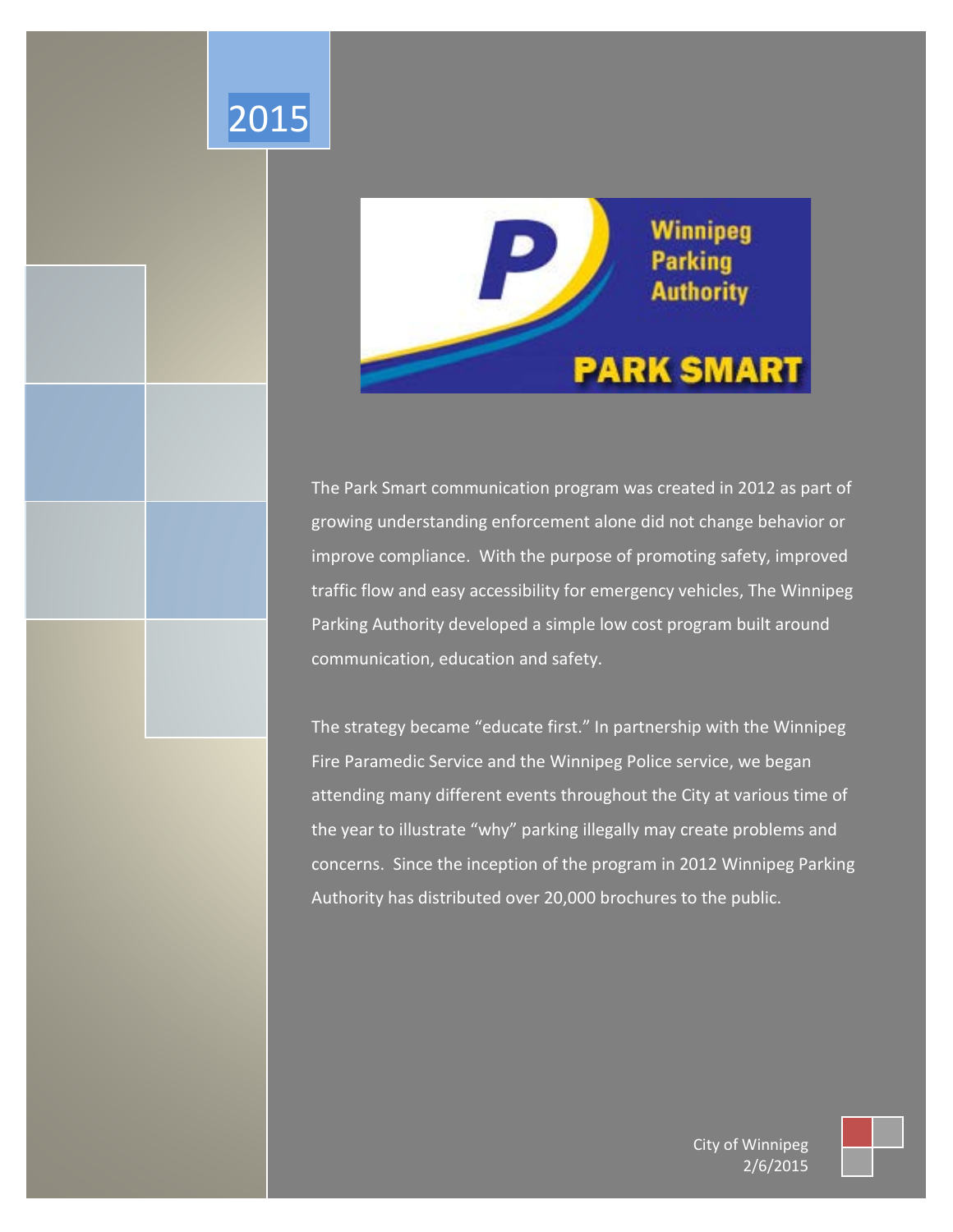## **Community Yard Sales**



Community yard sales in Winnipeg attract hundreds of people, congesting otherwise smaller traffic areas. In effort to maintain safety and traffic flow for drivers and public transit, the area is zoned to divide the area for effective enforcement. Officers in mobile and on bike patrol are deployed to educate and engage citizens.

In in the summer of 2014 officers issued 400+ warning tickets and 3000+ brochures in 3 days as compared to 800 warning citations in 2010.

Using the Park Smart program to educate the public on changes of the by laws or enforcement strategies has proven effective in preparing the citizen on what, moving forward will be considered a violation. This has proven very effective in our image and credibility with Citizens, media and council.



In 2014 WPA issued 11,000+ warning citations for various reasons and infractions.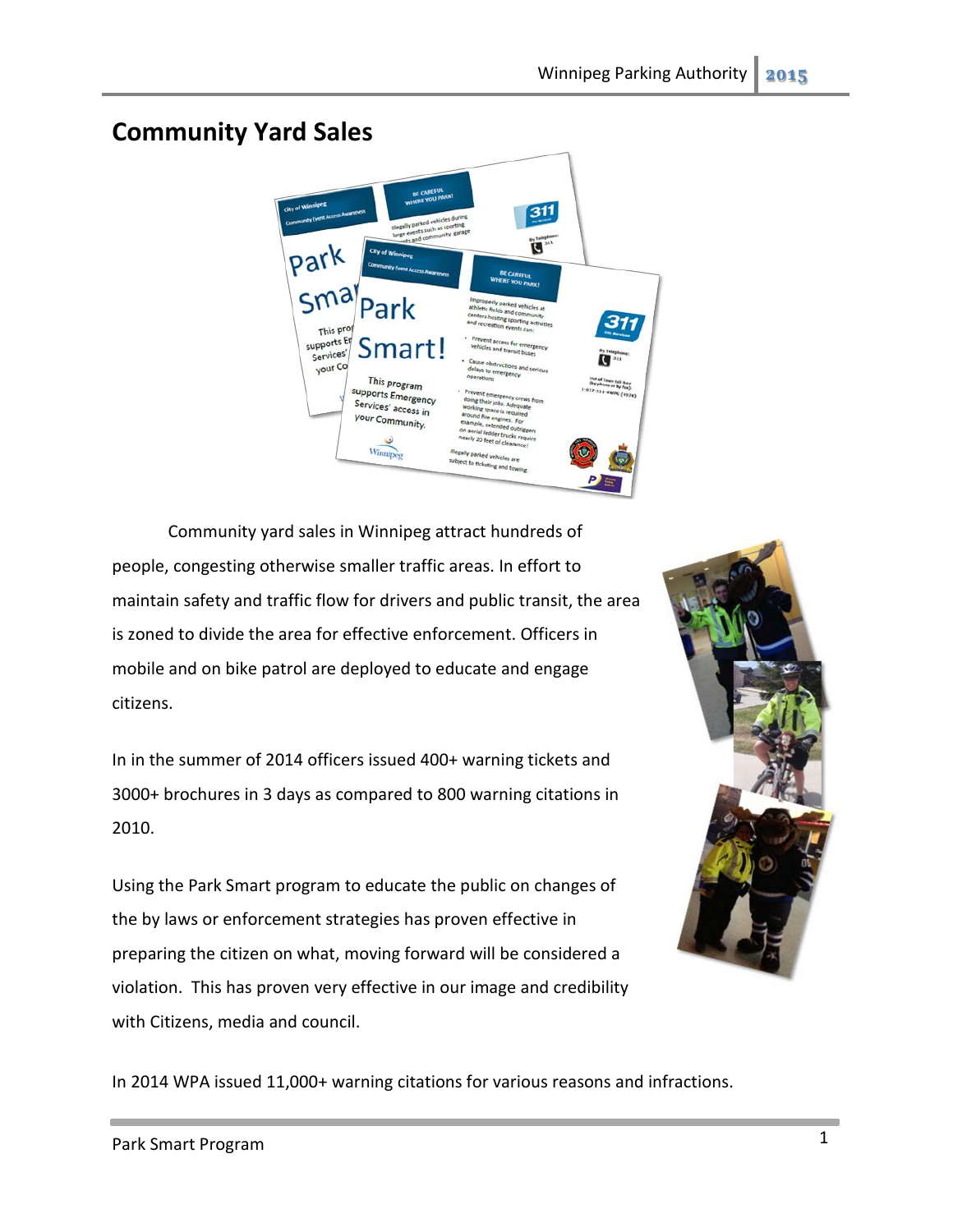## **School Zone Safety**



In partnership with parents, local residents, school staff and City Councillors, The Winnipeg Parking Authority established a School Zone Safety strategy. Officers visit multiple schools every day to monitor pick up and drop off of students in the a.m. and p.m. The officer will identify the unique situation to each school and will then work with the school administration to come up with a solution which best fits their circumstance. Officers will also patrol and issue warnings and brochures helping to make people aware of the dangers of parking illegally.